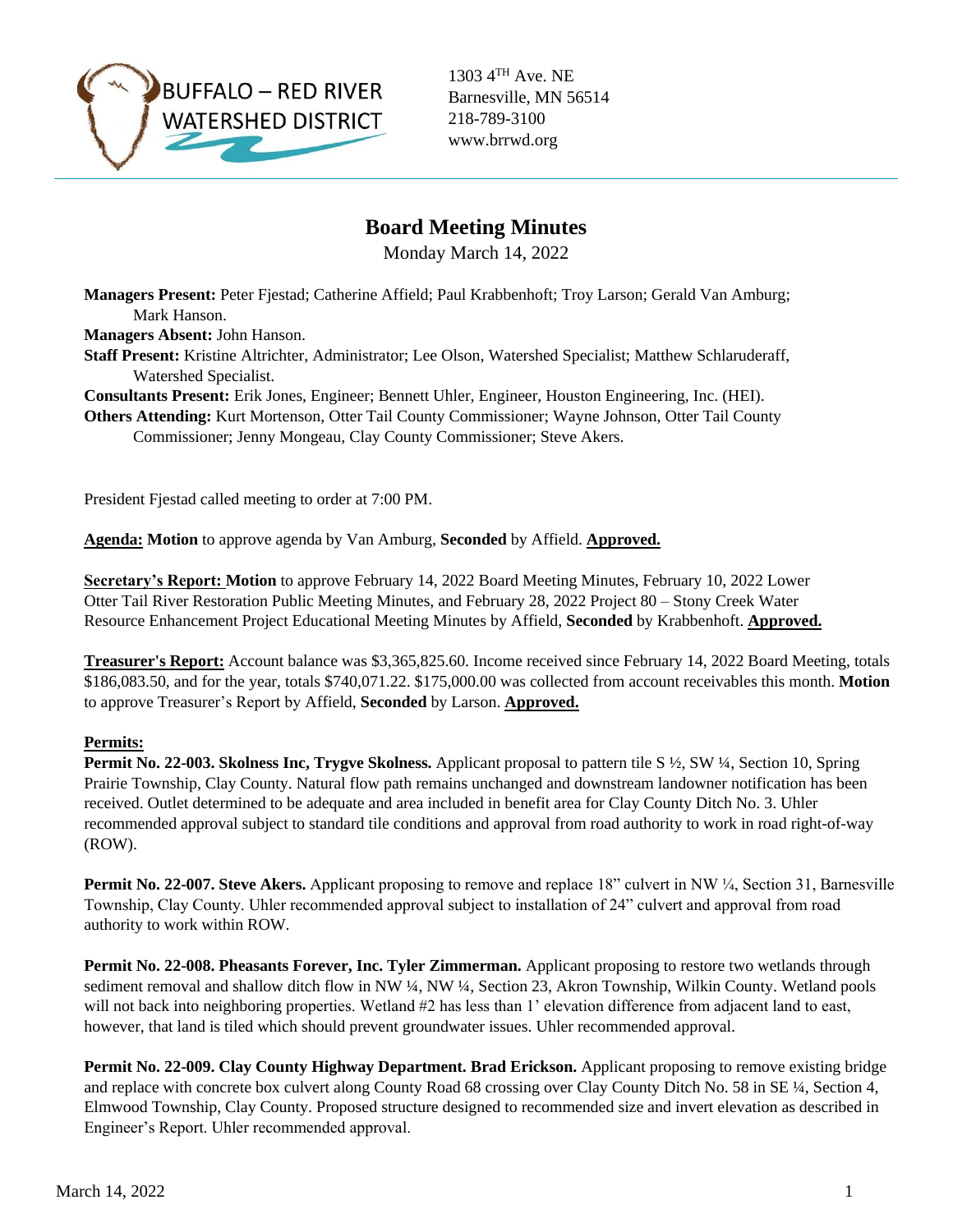**Permit No. 22-010. Zimmerman Farms Inc. Gerry Zimmerman.** Applicant proposing to pattern tile NW ¼, Section 3, Morken Township, Clay County. Natural flow path remains unchanged. Proposed tile outlets into Clay County Ditch No. 5, which serves as an adequate outlet and land is included in benefit area for Clay County Ditch No. 5. Uhler recommended approval subject to standard tile conditions and approval from road authority to work within ROW.

**Permit No. 22-011. Clay County Highway Department. Brad Erickson.** Applicant proposing to remove existing bridge and replacing with concrete box culvert along Township Road 310 crossing over Clay County Ditch No. 17 in SE ¼, Section 32, Elkton Township, Clay County. Proposed structure has been designed to recommended size and invert elevation as described in Engineer's Report. Uhler recommended approval.

**Motion** to approve Permit Nos. 22-003, 22-007, 22-008, 22-009, 22-010, 22-011 with conditions outlined above by Larson, **Seconded** by M. Hanson. **Approved.** 

### **Ditches:**

**Clay County Ditch No. 47. Redetermination of Benefits.** In 2008, BRRWD held hearings for redetermination of benefits for Clay County Ditch No. 47. However, based on review of files, it does not appear that an order was ever signed. Jones provided Board of Managers with two options. 1) Update Viewer's Report to reflect current parcels and have Board of Managers approve Order from 2008 Hearing or 2) Update Viewer's Report to reflect current parcels and hold hearing prior to Board of Managers signing Order. **Motion** to update Viewer's Report to reflect current parcel and bring Order to Board of Managers, pending review from Tami Norgard, Attorney, Vogel Law Firm by Larson, **Seconded** by Van Amburg. **Approved.** 

**Clay County Ditch No. 50. Partial Abandonment/7th Street Improvement.** During February 14, 2022 Board Meeting Board of Managers acting as Drainage Authority for Clay County Ditch No. 50, accepted the petition from City of Dilworth for partial abandonment and improvement. Jones reviewed preliminary designs and submitted engineer's report of findings. **Motion** to approve engineer's report of findings by Krabbenhoft, **Seconded** by Van Amburg. **Approved.** 

**Clay County Ditch No. 50. Set Hearing Date. Motion** to hold Hearing for Clay County Ditch No. 50 Partial Abandonment/7th Street Improvement on April 5, 2022 at 7:00 PM in Barnesville by Affield, **Seconded** by Larson. **Approved.** 

**Wilkin County Ditch No. 13. Set Hearing Date.** During February 14, 2022 Board Meeting, Board of managers acting as Drainage Authority for Wilkin County Ditch No. 13 accepted the petition for Whiskey Creek Farms in NE ¼, Section 24, Deerhorn Township, Wilkin County to use ditch as an outlet. **Motion** to hold Hearing for Wilkin County Ditch No. 13 for use of ditch as outlet on April 11, 2022 at 6:30 PM in Barnesville by Affield, **Seconded** by Krabbenhoft. **Approved.** 

**Wilkin County Ditch No. 13. Redetermination of Benefits, Appoint Viewers. Motion** to appoint Eddie Bernerdson, Bill Austin, and Dennis Olson as Viewers for Wilkin County Ditch No. 13 Redetermination of Benefits by Larson, **Seconded**  by Affield.

## **Projects:**

**Project 46 – Turtle Lake Outlet Modification. Department of Natural Resources (DNR) Letter to Cease Discharge from Turtle Lake.** February 17, 2022 BRRWD received letter from DNR to cease discharge from Turtle Lake due to presence of zebra mussels. To resume discharge from Turtle Lake to Long Lake, BRRWD will need to meet additional conditions added to Public Waters Permit. Additional conditions could be one or a combination of following: 1) modification to operation and maintenance plan for seasonal operation restricting discharge to times of year when zebra mussels would not be transported or introduced into another body of water by siphon; 2) installation of filtration system on siphon; and 3) treatment of water including chemical, ultraviolet, heat, or others. At this time, no restrictions were placed on Long Lake siphon. Board of Managers discussed modifying operation and maintenance plan, modifying modification plan presented at informational meeting held on January 26, 2022, and discussing aquatic invasive species (AIS) issue with legislators to find additional funding sources. **Motion** to amend operation and maintenance plan to comply with additional conditions by Krabbenhoft, **Seconded** by M. Hanson. **Approved.** Board of Managers directed staff to reach out to Lake Association to notify them of changes to operation of siphon system.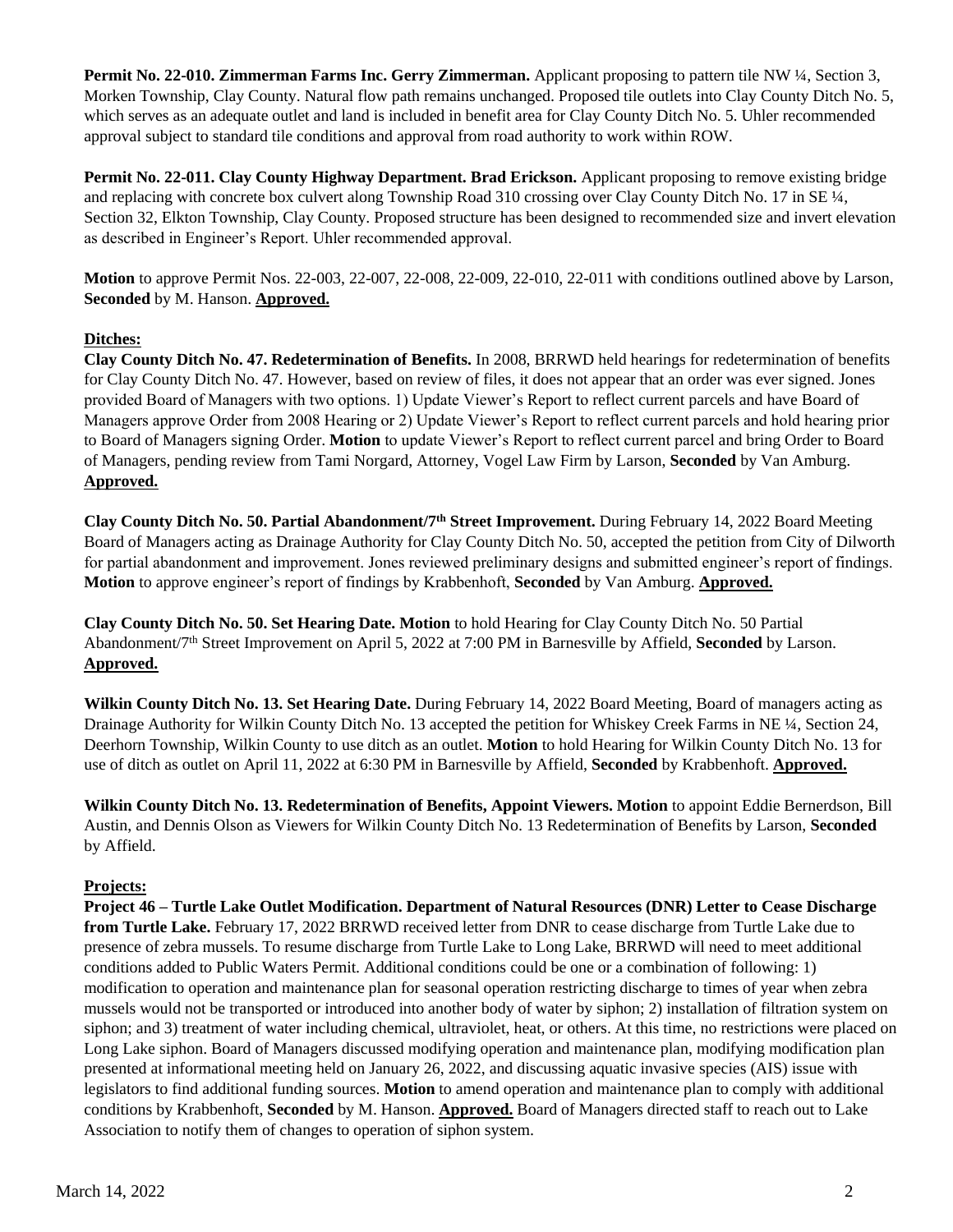**Project 54 – Whisky Creek Tributaries. Review Repair Report, Authorize Permitting.** Landowner Tim Thompson requested repair of East Tributary of Whisky Creek in Sections 13, 14, 23, 24, Barnesville Township, Clay County. Channel and ditch south of County Road No. 55 (150<sup>th</sup> Ave S) and channel upstream (north) of County Road No. 55 has ongoing erosion that should be addressed. Jones recommended repair of East Tributary from Otter Tail Valley Railroad west of 175<sup>th</sup> St. S through County Road No. 55. Jones recommended installing rock drop structures to prevent future erosion and restoring berm on north side of Whisky Creek between 175<sup>th</sup> St. S culvert and culvert downstream crossing County Road No. 55. Recommended work would be completed in 50-foot buffers established by Whisky Creek Tributaries Project. Next steps for project include permitting and funding. Estimated cost of proposed erosion repairs would be \$110,000.00. Jones recommended exploring Watershed Based Implementation Funds and Clean Water Funds to reduce local cost for project. **Motion** to apply for DNR Public Waters Permit by Larson, **Seconded** by Van Amburg. **Approved.** 

**Glyndon East Tributary Restoration. Land Acquisition.** Uhler recommended BRRWD acquire easements for Glyndon East Tributary Restoration through the hearing process. Uhler recommended using Minnesota Conservation Reserve Enhancement Program (CREP) rates as basis for payment rates for permanent easements for cropland. Recommendation included permanent easements paid at rate of \$5,000 per acre for cropland and \$100 per acre for non-cropland, temporary easements paid at rate of \$250 per acre for cropland and \$100 per acre for non-cropland. **Motion** to approve payment rates as recommended by Krabbenhoft, **Seconded** by M. Hanson. **Approved**

**Glyndon East Tributary Restoration. Set Hearing Date. Motion** to hold Hearing for Glyndon East Tributary Restoration Project on April 25, 2022 at 7:00 PM in Barnesville by Krabbenhoft, **Seconded** by Affield. **Approved.** 

**Lower Otter Tail River Restoration. DNR Local Sponsor Request for Section 1135. DNR submitted request to** BRRWD to be local sponsor for USACE Section 1135 application to install fish passage around Orwell Dam at February 14, 2022 Board Meeting. DNR anticipates cost-share will be funded through Lessard-Sams Outdoor Heritage Council (LSOHC) funds. DNR will provide funding, coordination, and technical expertise, and BRRWD will provide project administration and technical expertise. **Motion** for BRRWD to be local sponsor for DNR's Section 1135 Orwell Dam Fish Passage application by Larson, **Seconded** by Van Amburg. **Approved.**

**Lower Otter Tail Restoration. Memorandum of Understanding (MOU) between Board of Water and Soil Resources (BWSR) and BRRWD for Land Acquisition.** MOU authorizes BRRWD to construct and maintain water management facilities as needed to restore natural prairie stream corridor along Lower Otter Tail River. Lands will be jointly managed by BWSR and BRRWD. **Motion** to authorize Fjestad to sign MOU by Krabbenhoft, **Seconded** by Affield.

## **Other:**

**2022 Spring Flood Outlook.** Current reports show moderate flooding near Dilworth and Sabin and minor flooding near Hawley. 10-day forecast looks favorable to spring melt conditions. BRRWD will cooperate with County Highway Departments to manage flooding.

**2021 Draft Annual Report. Motion** to approve 2021 annual report as proposed by M. Hanson, **Seconded** by Van Amburg. **Approved.** 

**Bylaws. Motion** to approve Bylaws as proposed by Affield, **Seconded** by Larson. **Approved.** 

**Minnesota Association of Watershed Districts (MAWD) Legislative Event. BRRWD Efforts.** Altrichter, Fjestad, and Van Amburg will attend MAWD Legislative Event in St. Paul. They will meet with area Legislators and discuss AIS concerns with Project 46 – Turtle Lake Outlet Modification, Flood Hazard Mitigation (FHM) funding for Stony Creek Water Resources Enhancement Project, and Hawley Flood Control Levee Project.

**Bills. Motion** to approve bills totaling \$306,349.30 by Larson, **Seconded** by Affield. **Approved.** 

**Next Regular Meeting.** Monday April 11, 2022, at 7:00 PM in the Barnesville office. Agenda will be posted on BRRWD's website prior to meeting.